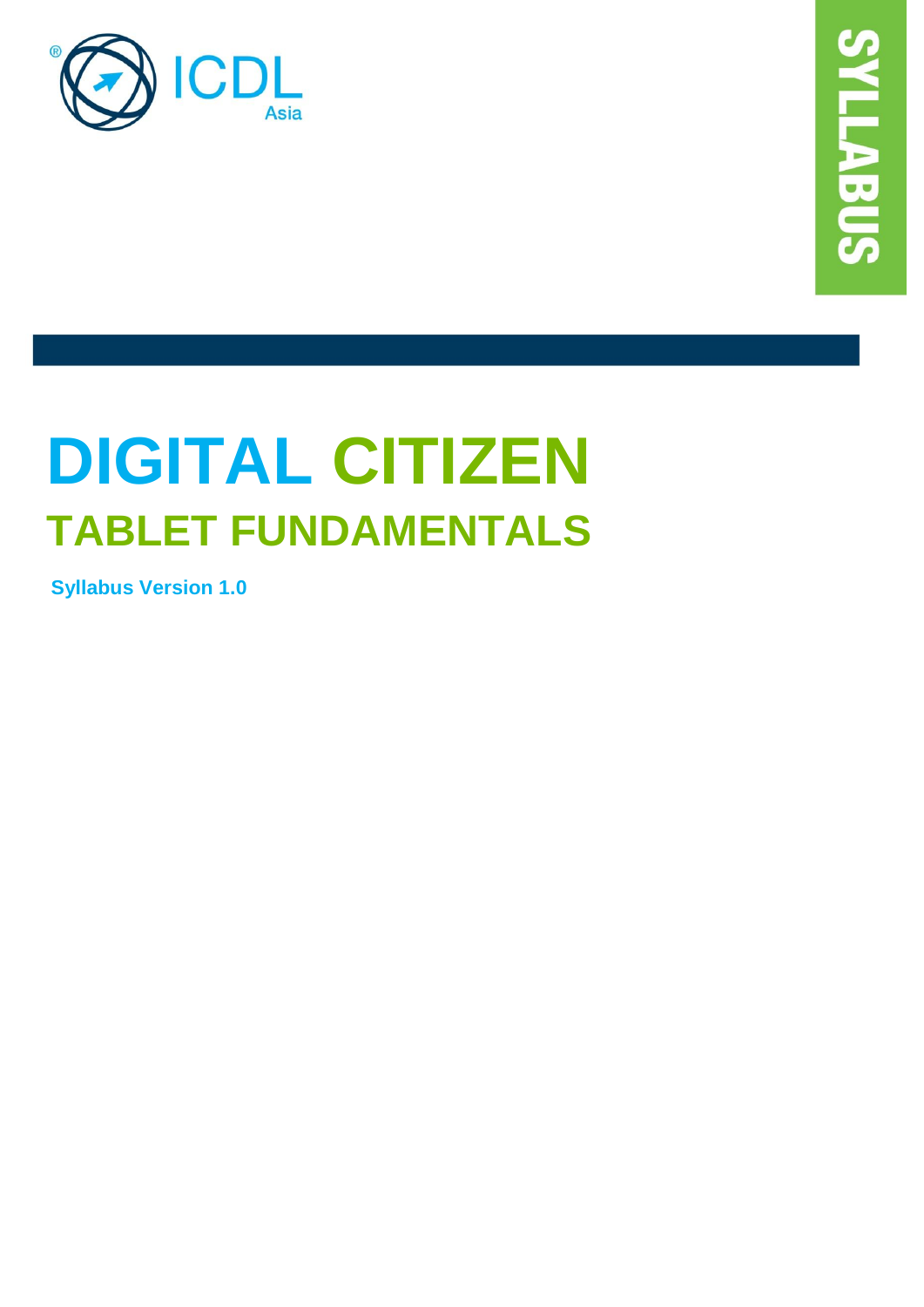#### **Purpose**

This document details the syllabus for the Digital Citizen Tablet Fundamentals module. The syllabus describes, through learning outcomes, the knowledge and skills that a candidate for the Digital Citizen Tablet Fundamentals module should possess. The syllabus also provides the basis for the theory and practice-based test in this module.

#### **Copyright © 1997 - 2016 ECDL Foundation**

All rights reserved. No part of this publication may be reproduced in any form except as permitted by ECDL Foundation. Enquiries for permission to reproduce material should be directed to ECDL Foundation.

#### **Disclaimer**

Although every care has been taken by ECDL Foundation in the preparation of this publication, no warranty is given by ECDL Foundation, as publisher, as to the completeness of the information contained within it and neither shall ECDL Foundation be responsible or liable for any errors, omissions, inaccuracies, loss or damage whatsoever arising by virtue of such information or any instructions or advice contained within this publication. Changes may be made by ECDL Foundation at its own discretion and at any time without notice.

ECDL Foundation is a registered business name of The European Computer Driving Licence Foundation Limited. International Computer Driving Licence, ICDL and related logos are all registered Trade Marks of ECDL Foundation. All rights reserved.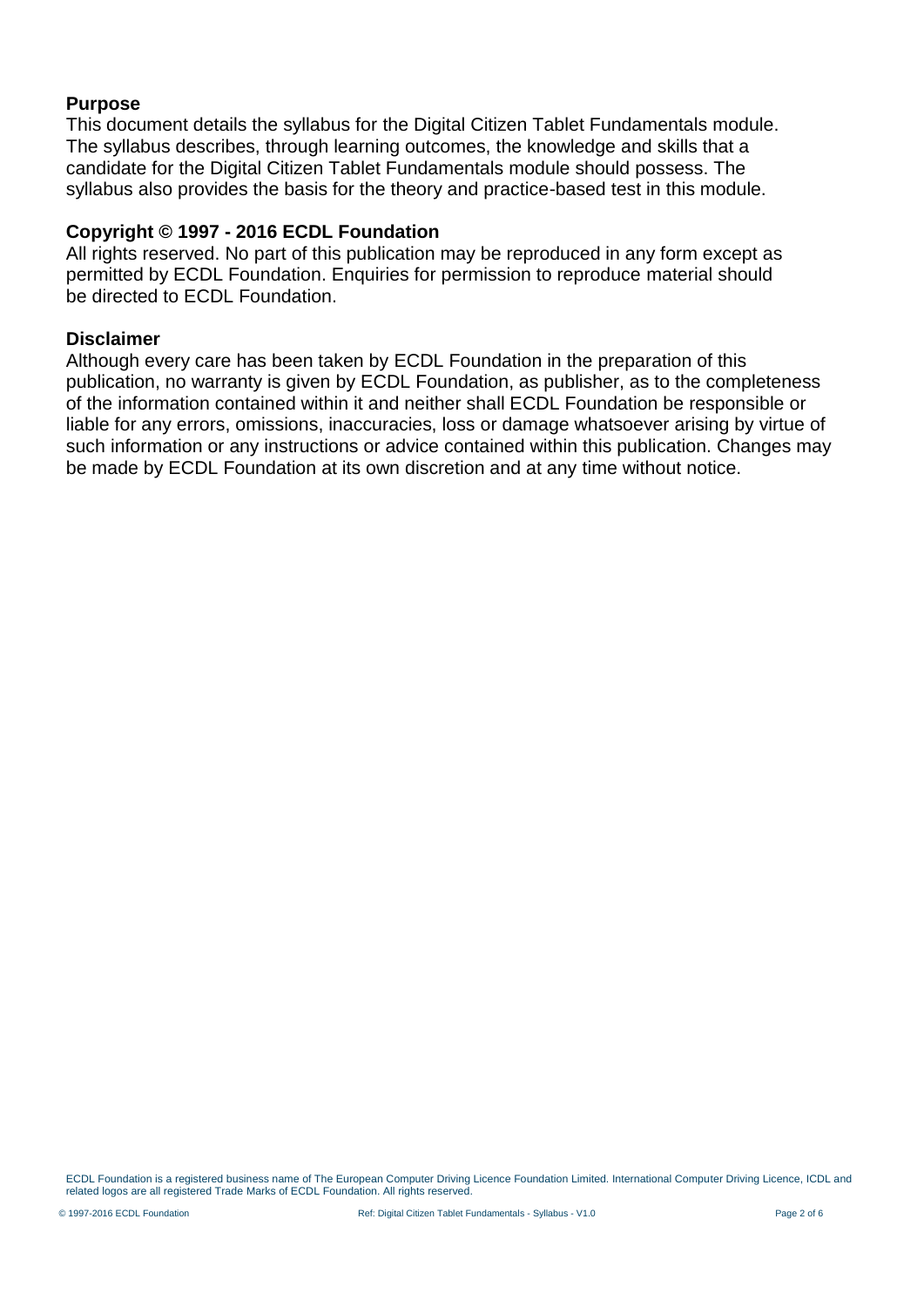## **Digital Citizen Tablet Fundamentals**

This module sets out essential concepts and skills relating to the use of tablets to browse and search the web, work with images and video, manage applications, and store data securely.

### **Module Goals**

Successful candidates will be able to:

- Understand the features of a tablet and its uses.
- Carry out common operations, apply settings, and secure a tablet.
- Use a wireless network securely, and set up online accounts for different services.
- Use a web browser to browse, search for, and bookmark web pages.
- Capture, view, organise and share images and videos.
- Use an application store, and install and update applications.
- Recognise backup and storage options for a tablet, and use cloud-based storage.

| <b>CATEGORY</b>    | <b>SKILL SET</b>    | REF.  | <b>TASK ITEM</b>                                                                                                                                                                                                                                                           |
|--------------------|---------------------|-------|----------------------------------------------------------------------------------------------------------------------------------------------------------------------------------------------------------------------------------------------------------------------------|
| 1. Tablet Concepts | 1.1 Key<br>Concepts | 1.1.1 | Define the term tablet and recognise common<br>tablets.                                                                                                                                                                                                                    |
|                    |                     | 1.1.2 | Identify the physical components of the tablet<br>like: touchscreen, cameras, power connector,<br>on/off button, volume button, memory slot,<br>headphone jack, speakers, microphone, dock<br>connector.                                                                   |
|                    |                     | 1.1.3 | Recognise advantages like: portability, light<br>weight, high resolution screen, touchscreen,<br>web accessibility.                                                                                                                                                        |
|                    |                     | 1.1.4 | Recognise disadvantages like: small screen<br>size, limited storage capacity, fragility, easier to<br>steal.                                                                                                                                                               |
|                    |                     | 1.1.5 | Recognise that the utility of tablets can be<br>enhanced by connecting to other devices<br>like: printers, drives, video, keyboard,<br>mouse.                                                                                                                              |
|                    |                     | 1.1.6 | Identify common tablet adaptors for<br>input/output ports like: USB, HDMI, VGA.                                                                                                                                                                                            |
|                    |                     | 1.1.7 | Recognise that a tablet is supplied with<br>accessories like: USB cable, charging adapter,<br>getting started pamphlets and guides.                                                                                                                                        |
|                    | 1.2 Tablet Uses     | 1.2.1 | Recognise uses of a tablet like: email, VOIP,<br>online collaboration, enterprise applications,<br>social media, picture/video capture, web<br>browsing, games, mapping and route planning,<br>online booking and reservations, online<br>shopping, book/magazine reading. |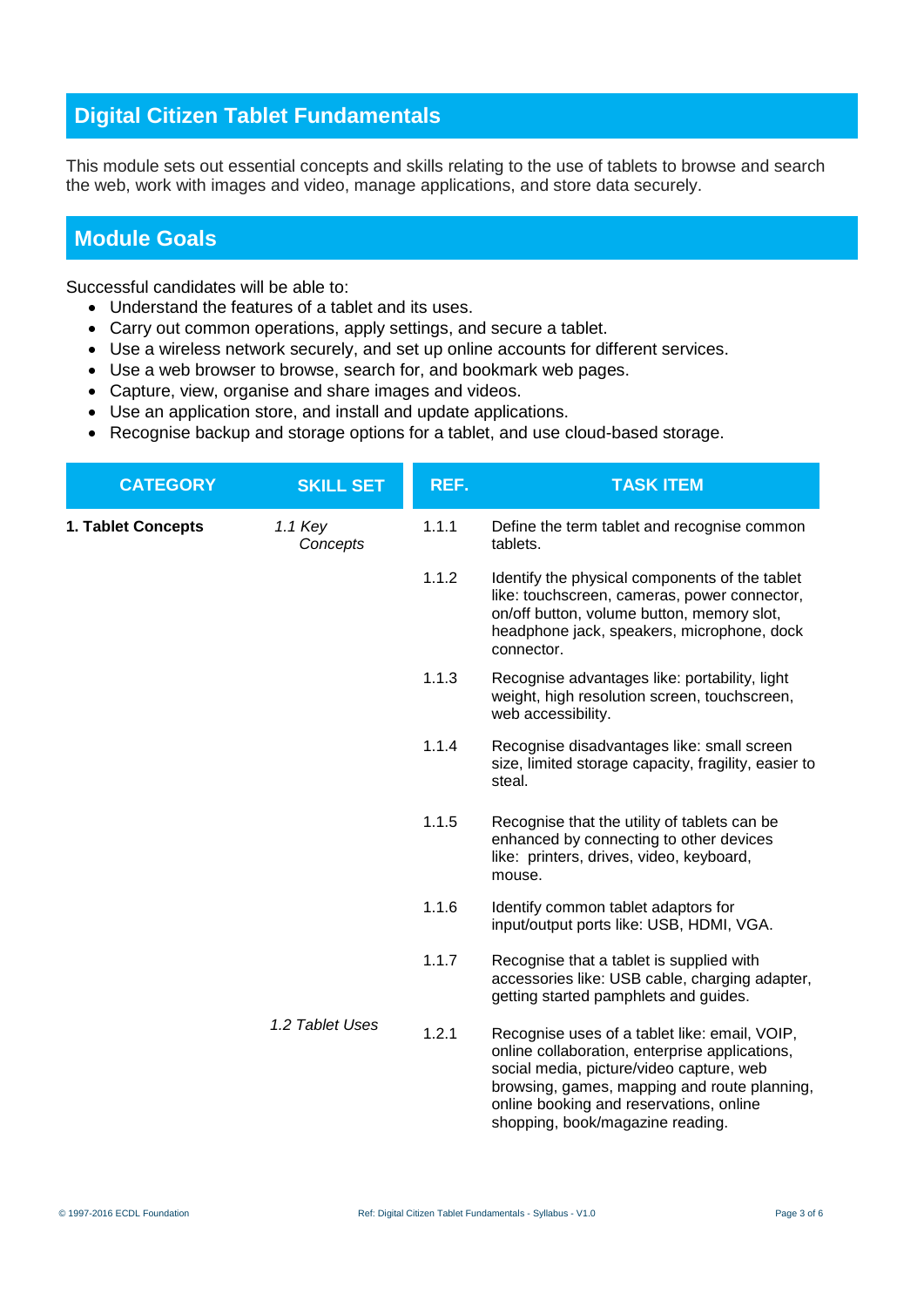| <b>CATEGORY</b>       | <b>SKILL SET</b>           | REF.  | <b>TASK ITEM</b>                                                                                                                              |
|-----------------------|----------------------------|-------|-----------------------------------------------------------------------------------------------------------------------------------------------|
|                       |                            | 1.2.2 | Identify typical uses of tablets in the home and<br>in different sectors like: education, healthcare,<br>retail, sales, marketing, logistics. |
| 2. Getting Started    | 2.1 Common<br>Operations   | 2.1.1 | Start up, shut down tablet.                                                                                                                   |
|                       |                            | 2.1.2 | Unlock home screen.                                                                                                                           |
|                       |                            | 2.1.3 | Identify the main gestures to use the touch<br>screen like: touch, double-tap, long-press,<br>swipe, pinch, spread.                           |
|                       |                            | 2.1.4 | Identify the main types of icons found on the<br>home screen like: applications, widgets,<br>notifications, status, search, shortcuts.        |
|                       |                            | 2.1.5 | Identify some of the main ways to input data<br>into a tablet such as: virtual keyboard,<br>predictive text, voice recognition, stylus.       |
|                       |                            | 2.1.6 | Restart, reset a non-responding tablet.                                                                                                       |
|                       | 2.2 Tools and<br>Settings  | 2.2.1 | Select and move icons.                                                                                                                        |
|                       |                            | 2.2.2 | Change configuration settings: date, time,<br>volume, background, resolution.                                                                 |
|                       |                            | 2.2.3 | Recognise tablet energy saving practices: turn<br>off, power saving, airplane mode, backlight,<br>sleep mode.                                 |
|                       | 2.3 Security               | 2.3.1 | Be aware of the importance of securing a tablet<br>to prevent security issues like: identify theft,<br>loss of personal, financial data.      |
|                       |                            | 2.3.2 | Secure a tablet using a lock screen like: face<br>unlock, trace pattern, pin number, password.                                                |
|                       |                            | 2.3.3 | Be aware of emergency and precautionary<br>measures if a device is lost like: remote<br>disable, remote wipe, locate device.                  |
| 3. Networks, Accounts | 3.1 Network<br>Connections | 3.1.1 | Define the term Wi-Fi. Outline the purpose of a<br>Wi-Fi network: to wirelessly share, access data<br>and devices securely online.            |
|                       |                            | 3.1.2 | Connect to a wireless network.                                                                                                                |
|                       |                            | 3.1.3 | Recognise the status of a wireless network:<br>protected/secure, open.                                                                        |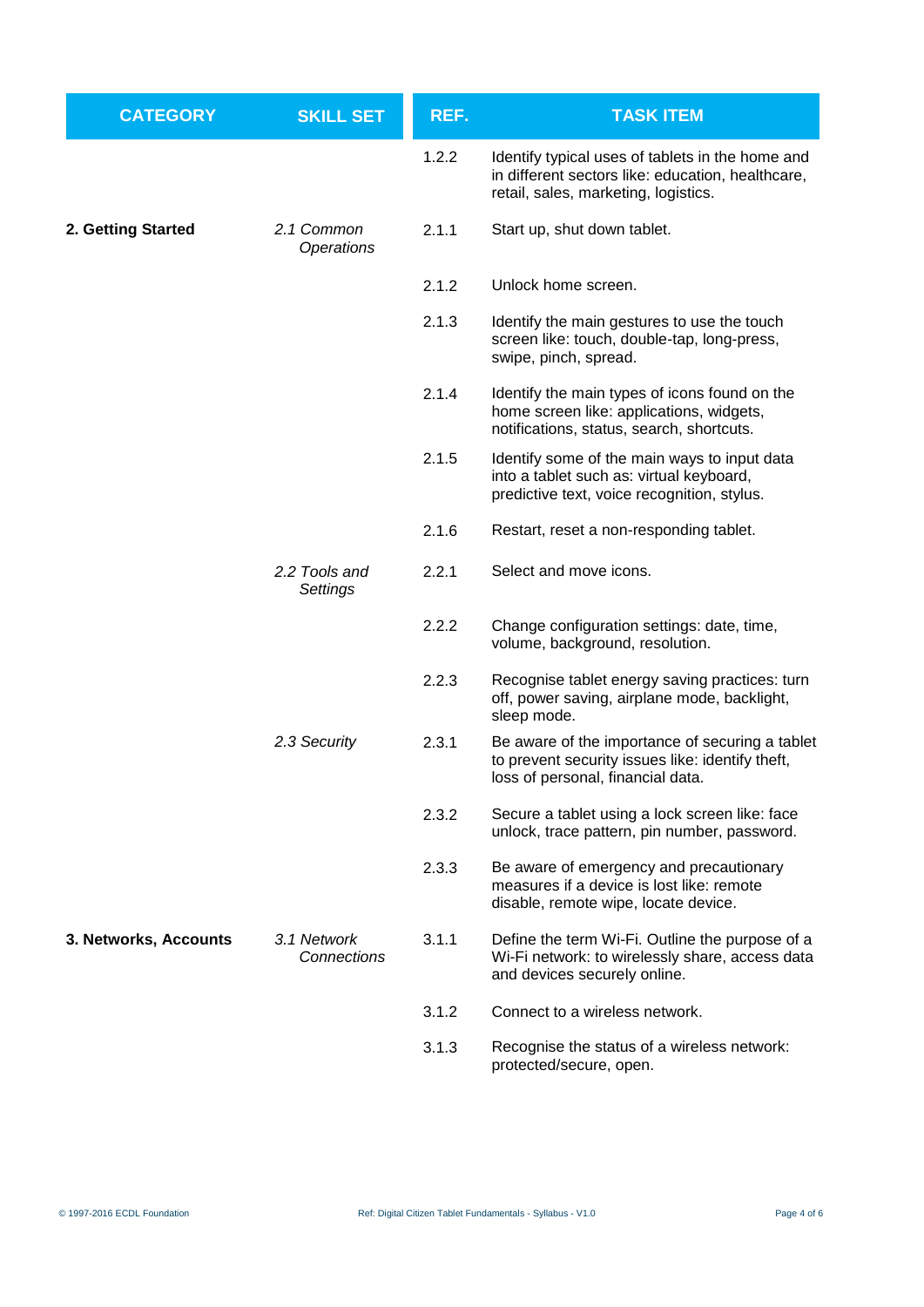| <b>CATEGORY</b>                      | <b>SKILL SET</b>                       | REF.  | <b>TASK ITEM</b>                                                                                                                |
|--------------------------------------|----------------------------------------|-------|---------------------------------------------------------------------------------------------------------------------------------|
|                                      |                                        | 3.1.4 | Understand the term Bluetooth.                                                                                                  |
|                                      |                                        | 3.1.5 | Understand the term personal hotspot.                                                                                           |
|                                      | 3.2 Account<br>Creation                | 3.2.1 | Create an account with an online services<br>provider like: e-mail, online storage, social<br>media.                            |
|                                      |                                        | 3.2.2 | Understand that information on a tablet is<br>synchronised with information from an online<br>account.                          |
| 4. Web Browsing and<br><b>Search</b> | 4.1 Using the<br>Web<br><b>Browser</b> | 4.1.1 | Open, close a web browser.                                                                                                      |
|                                      |                                        | 4.1.2 | Open, close a web page.                                                                                                         |
|                                      |                                        | 4.1.3 | Enter a URL in the address bar and go to the<br>URL.                                                                            |
|                                      |                                        | 4.1.4 | Refresh a web page, stop a web page<br>downloading.                                                                             |
|                                      |                                        | 4.1.5 | Navigate between pages: backwards, forwards.                                                                                    |
|                                      |                                        | 4.1.6 | Activate a hyperlink.                                                                                                           |
|                                      |                                        | 4.1.7 | Show previously visited URLs using history.                                                                                     |
|                                      |                                        | 4.1.8 | Open, close tabs, windows. Switch between<br>tabs, windows.                                                                     |
|                                      | 4.2 Tools and<br>Settings              | 4.2.1 | Understand the importance of removing<br>redundant personal data. Delete history,<br>temporary internet files, saved form data. |
|                                      |                                        | 4.2.2 | Understand the term cookie. Allow, block<br>cookies.                                                                            |
|                                      | 4.3 Search                             | 4.3.1 | Define the term search engine and name some<br>common search engines.                                                           |
|                                      |                                        | 4.3.2 | Carry out a search using a keyword, phrase.                                                                                     |
|                                      | 4.4 Bookmarks                          | 4.4.1 | Add, show, delete a bookmark.                                                                                                   |
|                                      |                                        | 4.4.2 | Add a web page to the home screen.                                                                                              |
| 5. Working with Images,<br>Video     | 5.1 Capturing,<br>Viewing<br>Images,   | 5.1.1 | Use the camera to create an image, video.                                                                                       |